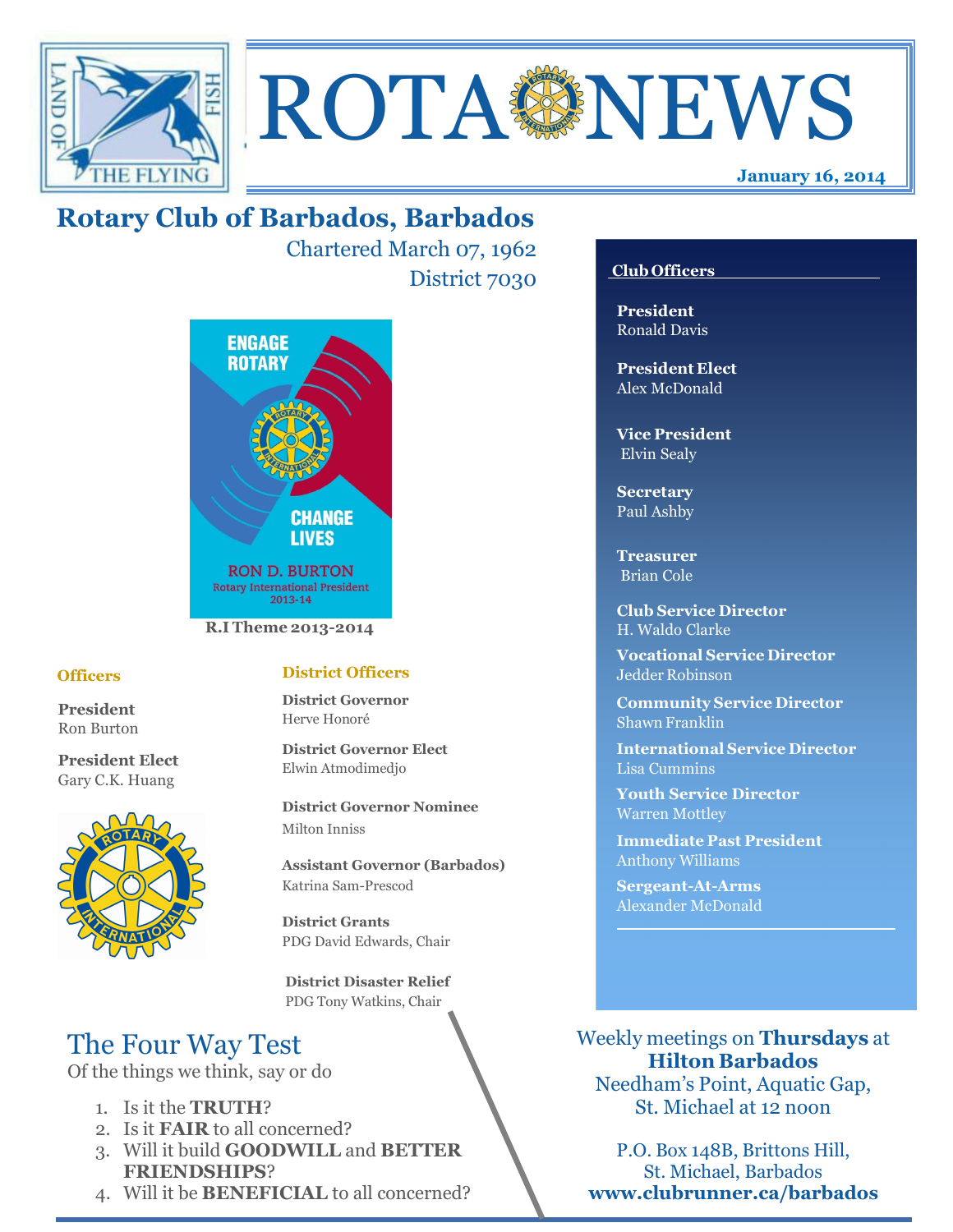### **Profiles in Community Service**

## **Horace A. King (Cont'd)**

One of the early members of the Rotary Club of Barbados, Horace was and continues to be heavily involved in the community and is a founder member of the organisation for the Disabled and the Special Olympics. He has been a member of the St. Stephens Anglican Church since 1964 where he has served as a Eucharistic Minister for about the past 30 years. He also served as Lay Reader, Committee member and a member of the Parochial Church Council (PCC) in the 70's.

He was on the Committee of Challenor School from 1964 – 2006 and a Founder member of the group Parents of the Disabled. He was also involved in the early involvement in the Children Development Centre.

His wife Emsee is also involved in Community and Church work.

Speaking of Rotary, Horace recalls one not so humorous moment in the Life Of Rotary-

The Water Fountain in Fairchild Street Bus Stand was established under the Presidency of the late Colin A. Jones (1978/79). This fountain would provide water for the general public but was utilized by car washers and the shop owners in the area; as the closest other water facility was on Bay Street. The facility had two drinking basins – and a tap for collecting water.

Unfortunately, some persons used the area surrounding the facility as a urinal which caused the club much anxiety. As is the custom – the project was identified by the Rotary Wheel. Eventually the pipes were disconnected by the BWA and the structure removed.

Mr. King was actively involved or spearheaded these and numerous other projects including assisting the Police Boys and Girls club at Bay Street and a Youth yachting programme – teaching youth to sail. This was conducted at Brandon's beach.

He also recalled the work done on establishing Trevor's Way on Princess Alice Highway. The area was cleaned up and trees planted – a walk way for pedestrians was provided. The project was eventually passed on to the Port Authority. This project was established under the Presidency of the late Miles Rothwell (1974/75). Mrs. Iris Bannochie of the Andromeda Botanic Gardens gave advice on trees to be planted. Much work was done on Bay Street and the area of the Esplanade.

Notwithstanding the good relations with government which facilitated many of the projects and all the other positive aspects of the work done, Horace lamented that he has one disappointment.

In 1981, a program to educate schools and households on the use and understanding of the Highway–Traffic Code was not implemented. He believes that this project is still important for persons to increase awareness and would involve giving each school and household a copy of the Code, and teaching important and necessary information, road signs – traffic code – where to cross the road - how to cross the road - the use of traffic lights and anti-litter initiatives.

Otherwise, Horace has only fond memories of Rotary and is quoted as having said "**Rotary is wonderful – good work is done by Rotary"**.

### **REMINDERS**

Western Jamboree – All ticket proceeds to be in by January 16, 2014.

Coming soon BEE GEES concert - March 15, 2014 stay tuned for further details. We are asking all members to help promote this concert through their Facebook page.

Club Forum - February 1, 2014 at the Barbados Light & Power Training Room from 8:30 a.m. until noon.

# **Meeting Details**

Meeting held on Thursday, January 9, 2014.

Sgt-at-Arms: Alex McDonald

- Fines  $\frac{1}{2}$   $\frac{1}{2}$   $\frac{1}{2}$   $\frac{1}{2}$   $\frac{1}{2}$   $\frac{1}{2}$   $\frac{1}{2}$   $\frac{1}{2}$   $\frac{1}{2}$   $\frac{1}{2}$   $\frac{1}{2}$   $\frac{1}{2}$   $\frac{1}{2}$   $\frac{1}{2}$   $\frac{1}{2}$   $\frac{1}{2}$   $\frac{1}{2}$   $\frac{1}{2}$   $\frac{1}{2}$   $\frac{1}{2}$   $\frac{1}{2}$   $\frac{1$
- Attendance 61.7%
- -
- Raffle  $\longrightarrow$  \$137.60
-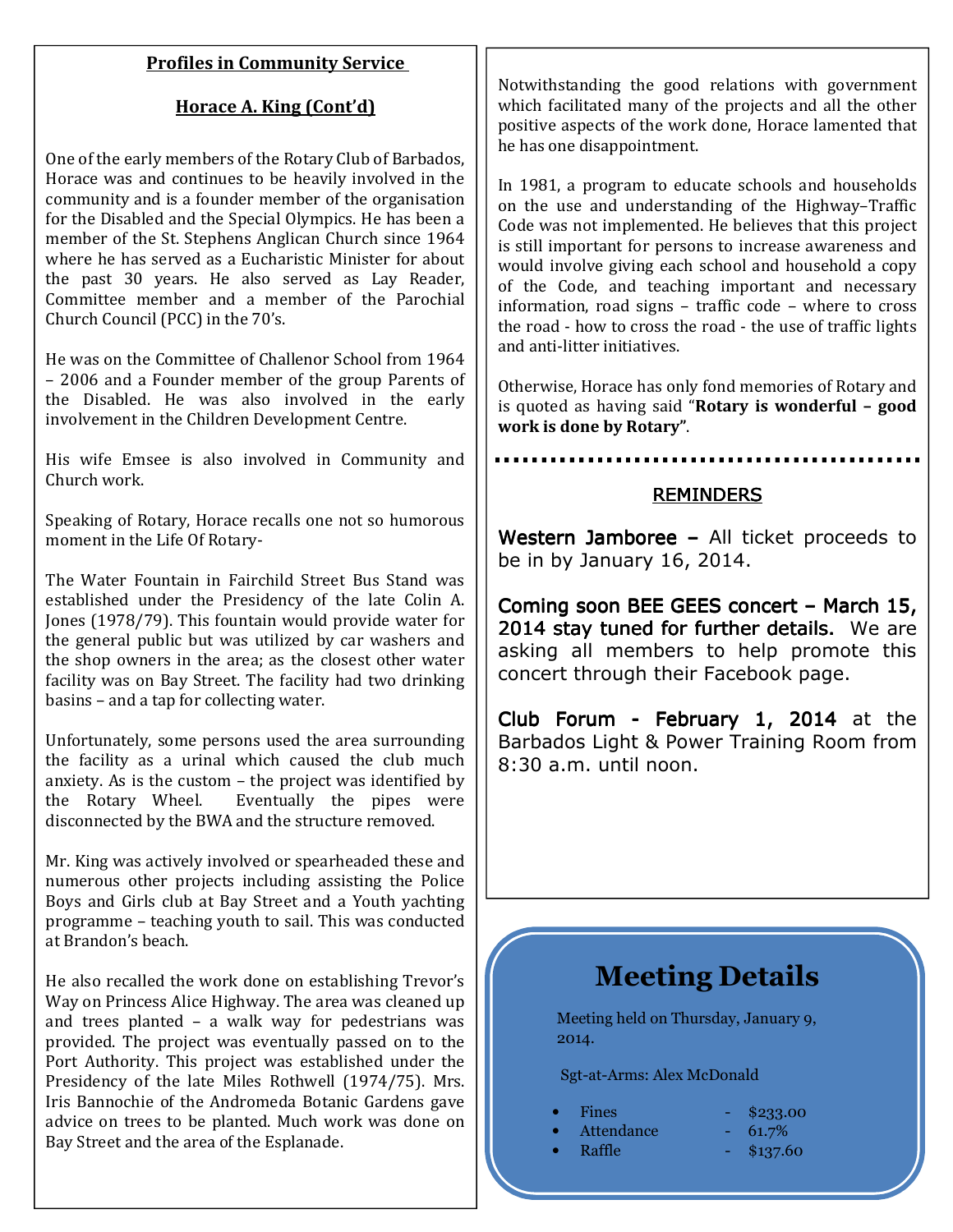## **GREETERS push to eradicate polio Couple's \$1.1 million gift boosts**



Rotary member Terry Caster and his wife, Barbara, gave \$1.1 million to Rotary to help eradicate polio. Photo Credit: Alyce Henson/Rotary International

Rotary member Terry Caster and his wife, Barbara, announced a \$1.1 million gift to Rotary to help eradicate polio. What's more, their gift will be matched by the Bill & Melinda Gates Foundation, resulting in \$3.3 million in new funding for the Global Polio Eradication Initiative.

The Casters' gift is one of the largest-ever individual contributions to Rotary for polio eradication. In addition to supporting our No. 1 goal of a polio-free world, the couple gave \$750,000 to the Rotary Peace Centers to fund a peace fellow's studies every other year. Both gifts were made to The Rotary Foundation in December.

"Barbara and I are blessed to be fruitful in our family business, A-1 Self Storage," said Terry, the company's founder and a member of the Rotary Club of La Mesa in California. "We've always felt it is important to give back and help others, so we are involved in numerous charities. "But as a Rotarian, I can think of no cause more worthy than Rotary's work to end polio and promote peace," said Terry, who received Rotary's Service Above Self Award in 1993 for his humanitarian work.

Since the 1960s, the Casters have actively supported humanitarian efforts in San Diego and across the border in Tijuana, Mexico. They founded Serving Hands International (SHI) in 1982 to help the poor in Baja California. After meeting Mother Teresa, the couple was inspired to expand SHI's work in Mexico.

# **India celebrates three years without polio**

Throughout India and around the world, Rotary clubs are celebrating a major milestone: India has gone three years without a new case of polio. The last reported case was a two-year-old girl in West Bengal on 13 January 2011. To mark this historic triumph -- reached after a decades-long battle against polio -- Rotary clubs illuminated landmarks and iconic structures throughout the country with four simple but powerful words, "India is polio free."

The three-year achievement sets the stage for polio-free certification of the entire Southeast Asia region by the World Health Organization. The Indian government also plans to convene a polio summit in February to commemorate this victory in the global effort to eradicate polio. The challenge now is to replicate India's success in neighboring Pakistan, one of three remaining polio-endemic countries, along with Afghanistan and Nigeria.

Rotary leaders in India are working with their Pakistani counterparts to share best practices and lessons learned during India's successful anti-polio campaign. Rotary was particularly effective in obtaining the support of influential religious leaders in India's Islamic communities. Pakistani Rotary leaders are playing a similar role to counter rumors and misinformation about polio vaccinations that keep some Muslim parents from immunizing their children.

Meanwhile, National Immunization Days continue in both countries. During these largescale drives, Rotary volunteers join health workers to vaccinate every child under age five against polio.

"We must now stop polio in Pakistan to both protect Pakistani children and to safeguard our success in India and other countries where we have beaten this terrible disease," says India PolioPlus Committee Chair Deepak Kapur. "Until polio is finally eradicated globally, all unvaccinated children will remain at risk of infection and paralysis, no matter where they live."